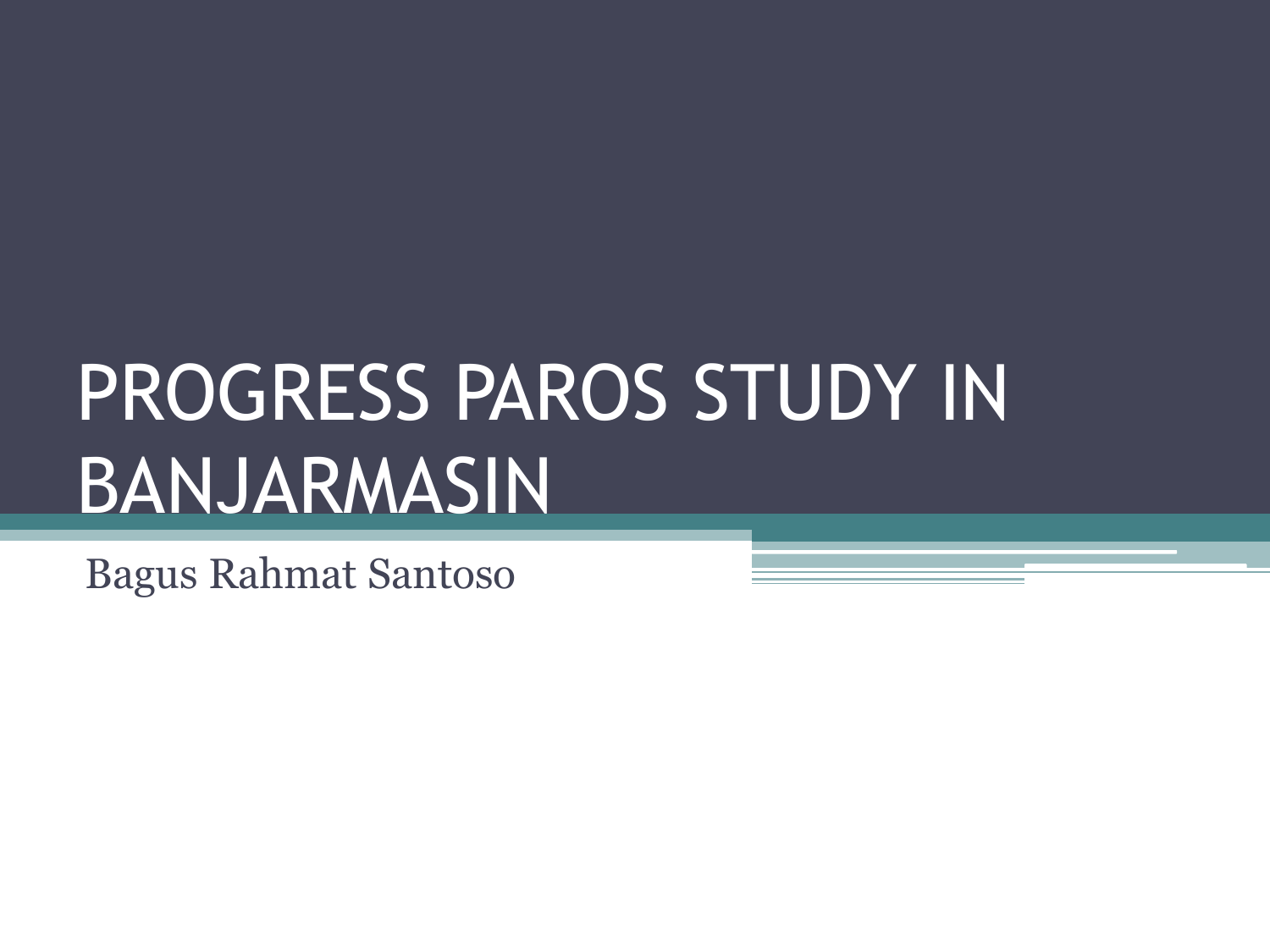### Introduction

- Banjarmasin is Capital City of South Kalimantan Indonesia
- There is 7 Hospital in Banjarmasin

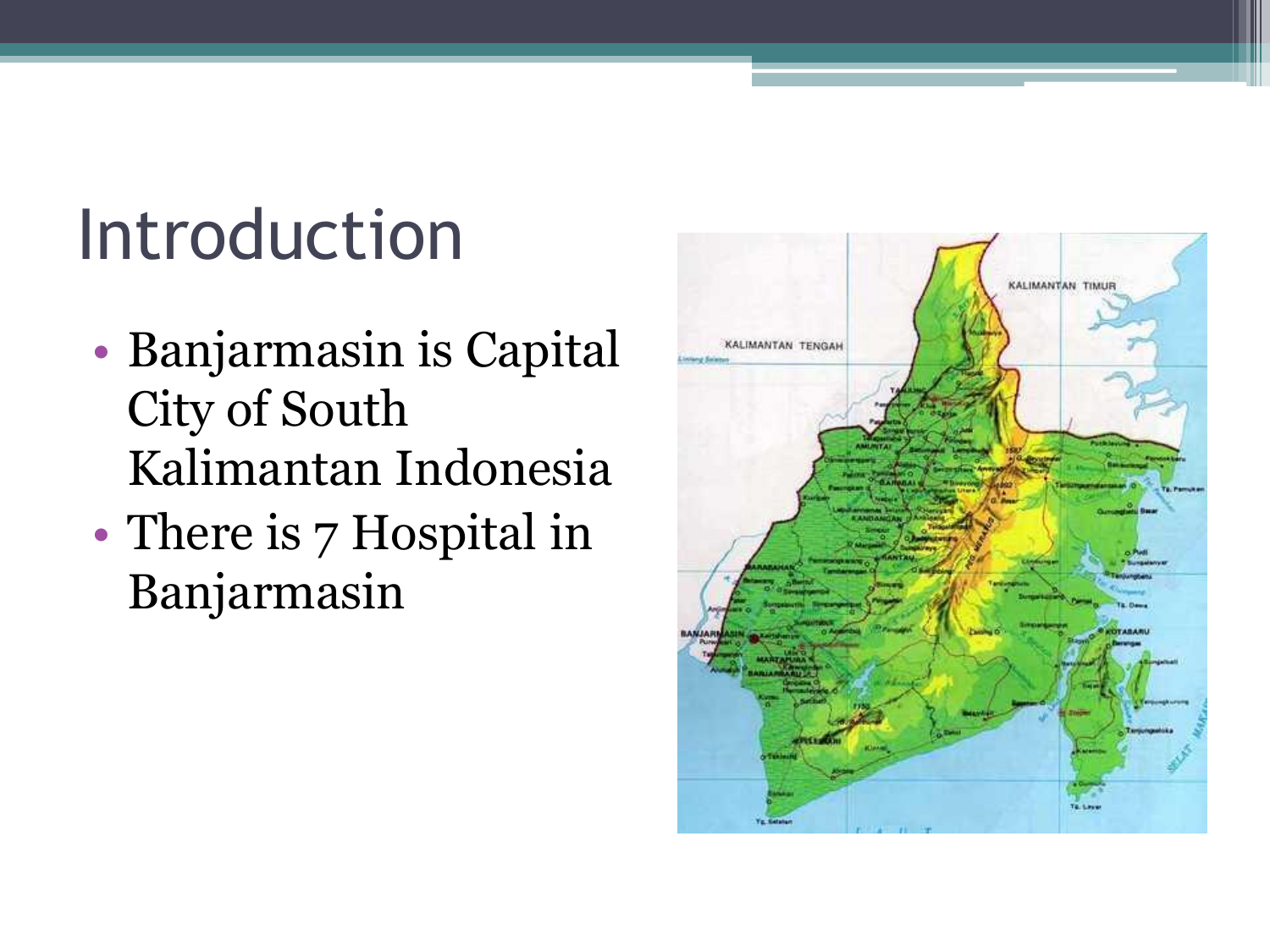#### Strategies for Collecting PAROS Data

- The collecting data: we use translated instruments from PAROS Team in Malang
- 4 Hospital That can Fascilatated to collecting PAROS data
	- 1. Ulin public hospital
	- 2. dr. H. Moch. Ansari Saleh public hospital
	- 3. Sari Mulia public hospital
	- 4. Suaka Insan hospital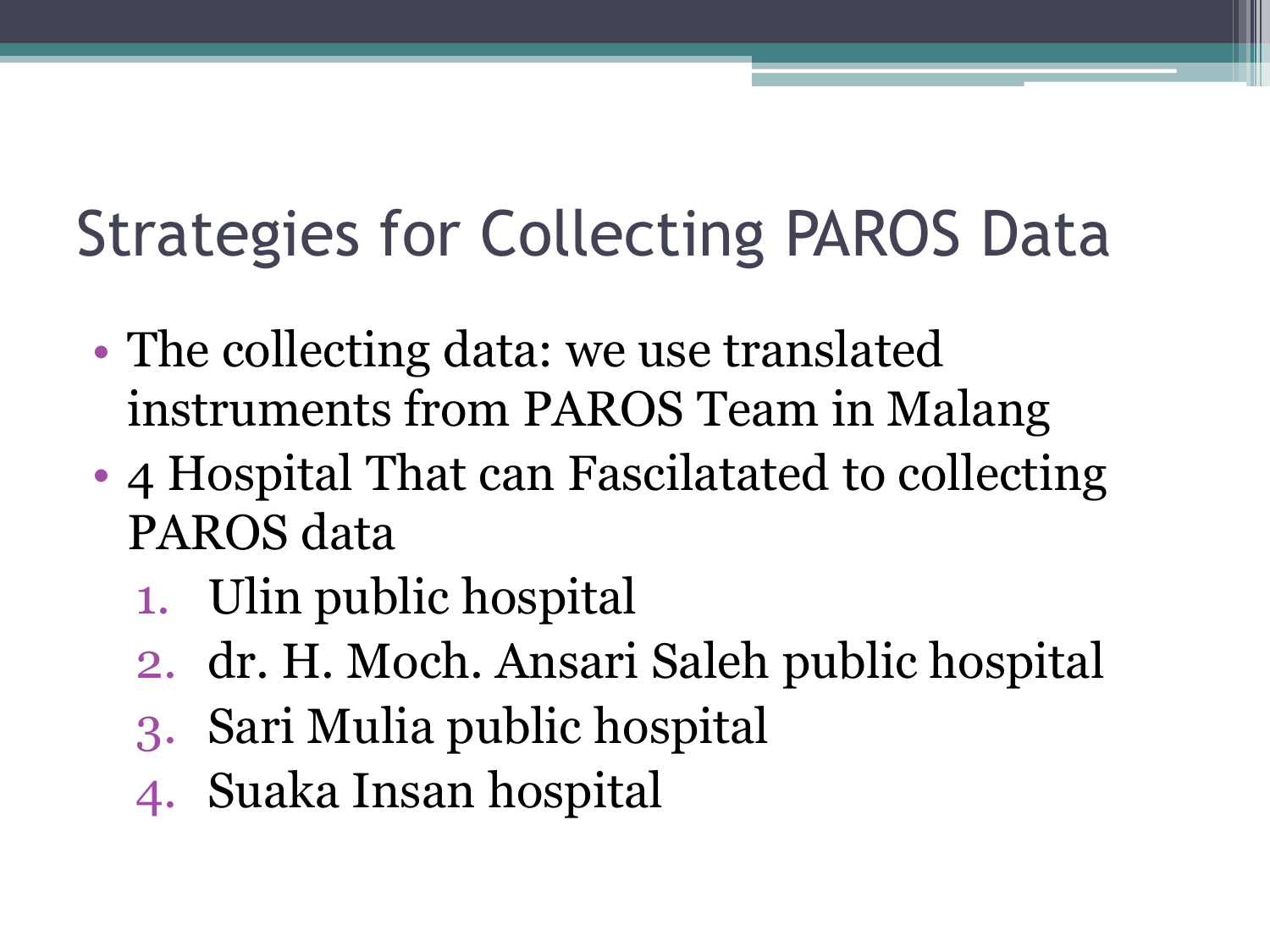## Challenges

- Sudden Cardiac Arrest was a real problem in Banjarmasin until now
- But there are still don't have data about sudden cardiac arrest event.
- There is no organized EMS services in Banjarmasin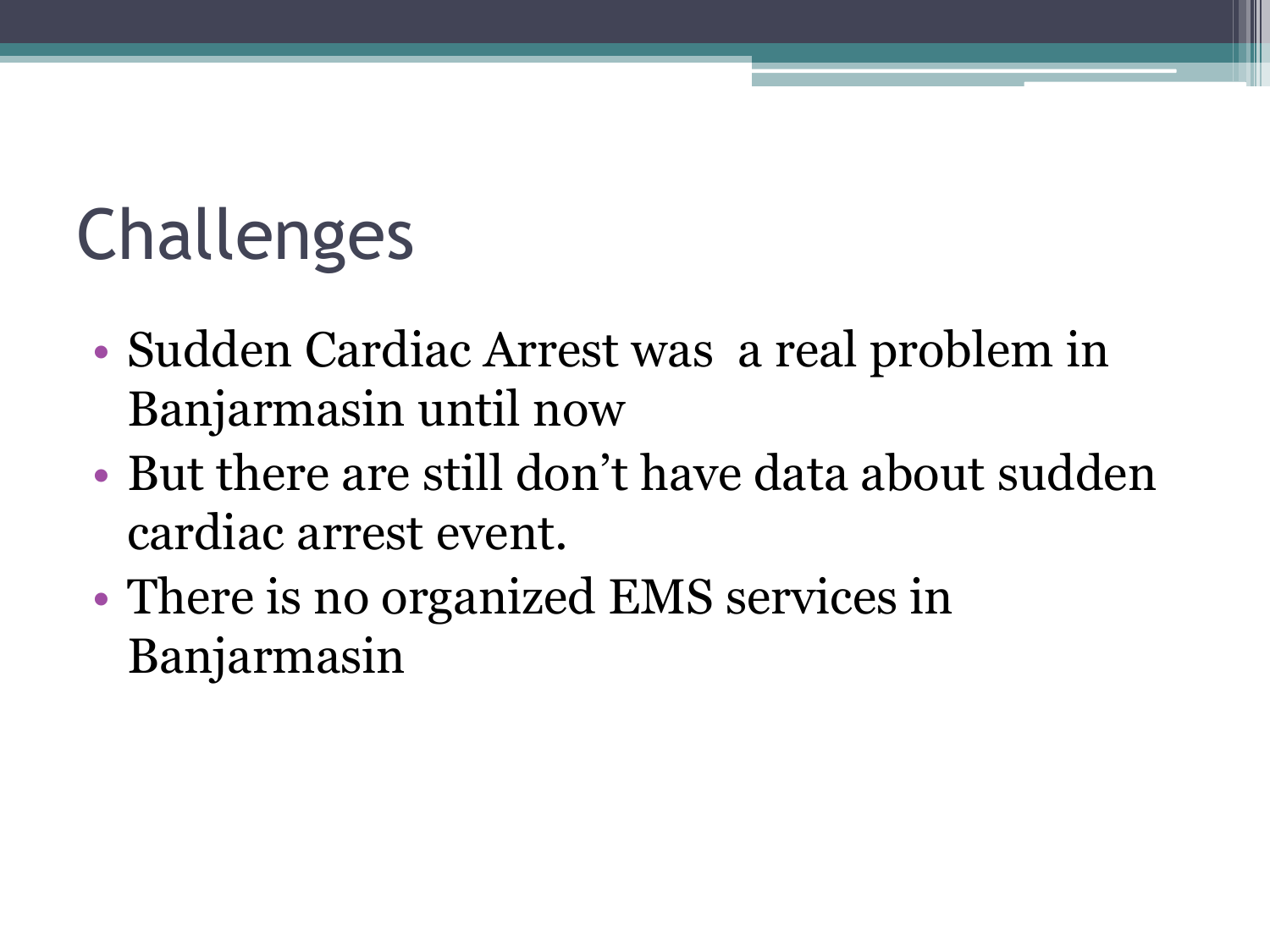#### **Strategies**

- Socialitation about BLS in Community
- Training the private fireman, police, high school student and community for CPR skill and use the AED
- Repairing the EMS system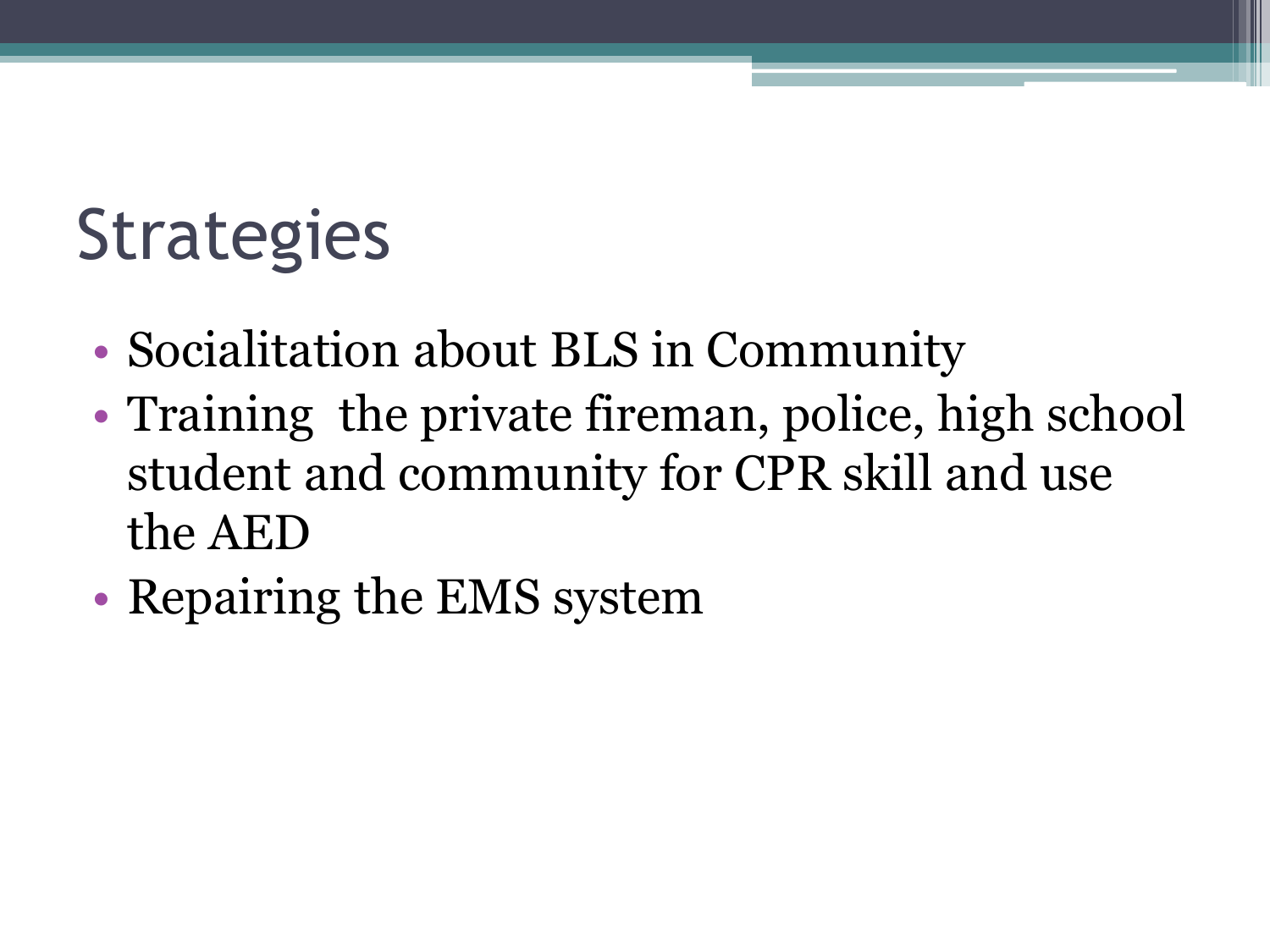### Implementation

- We Conduct team PAROS in Banjarmasin who involved the Nurses from each hospital : Coordinator : Abdurahman Wahid Member : 1. Bagus Rahmat Santoso 2. Warjiman 3. M.Sandi Suwardi 4. Syamsu Razali 5. Iwan Juanda
- Each members will be responsible to collecting data in every hospitals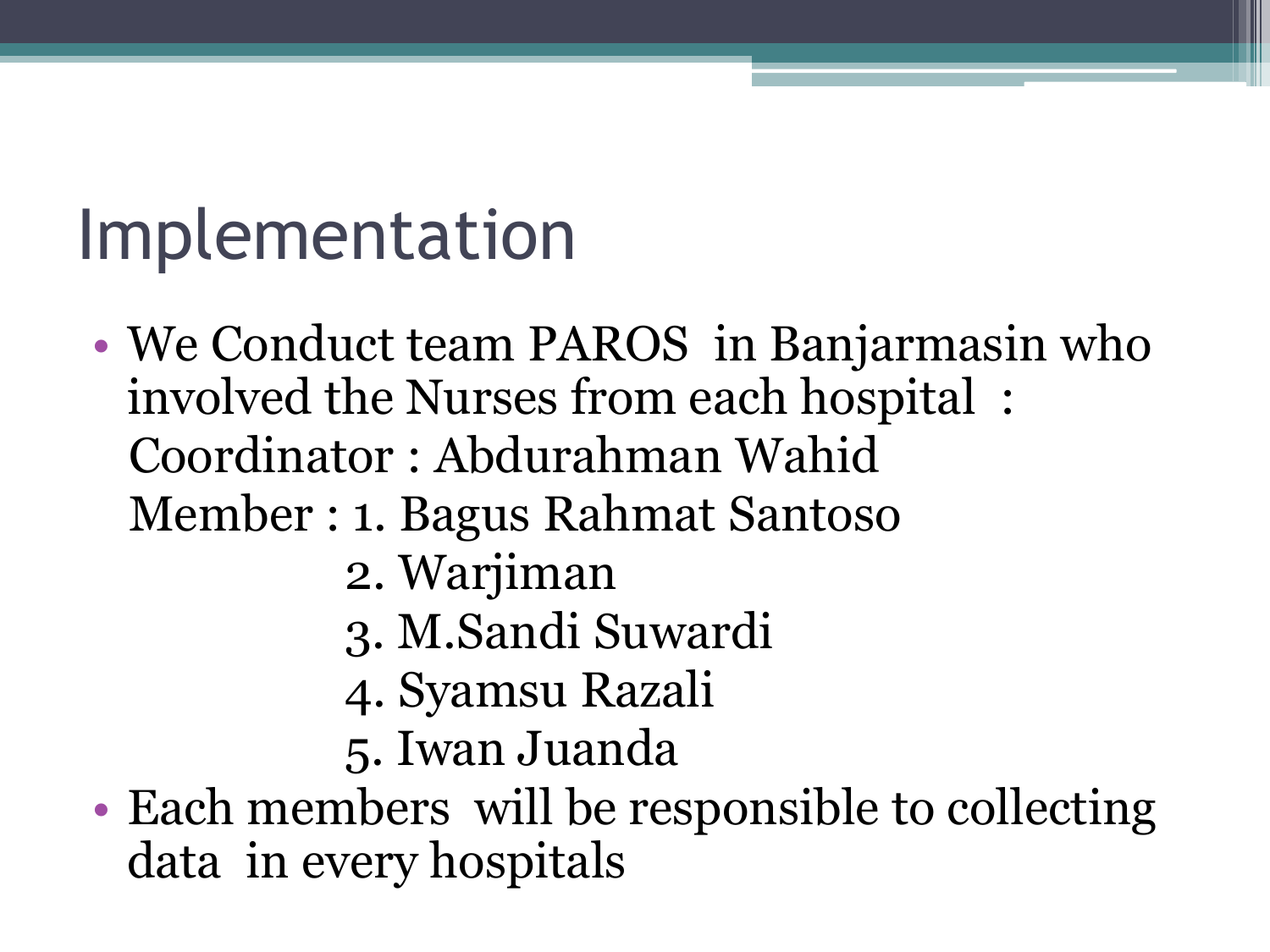### Cont..

- Bagus Rahmat Santoso & Iwan Juanda: Sari Mulia Public Hospital
- Warjiman : Suaka Insan Hospital
- M.Sandi Suwardi : Ulin Public Hospital
- Syamsu Razali : Dr. Moch, Ansari Saleh public hospital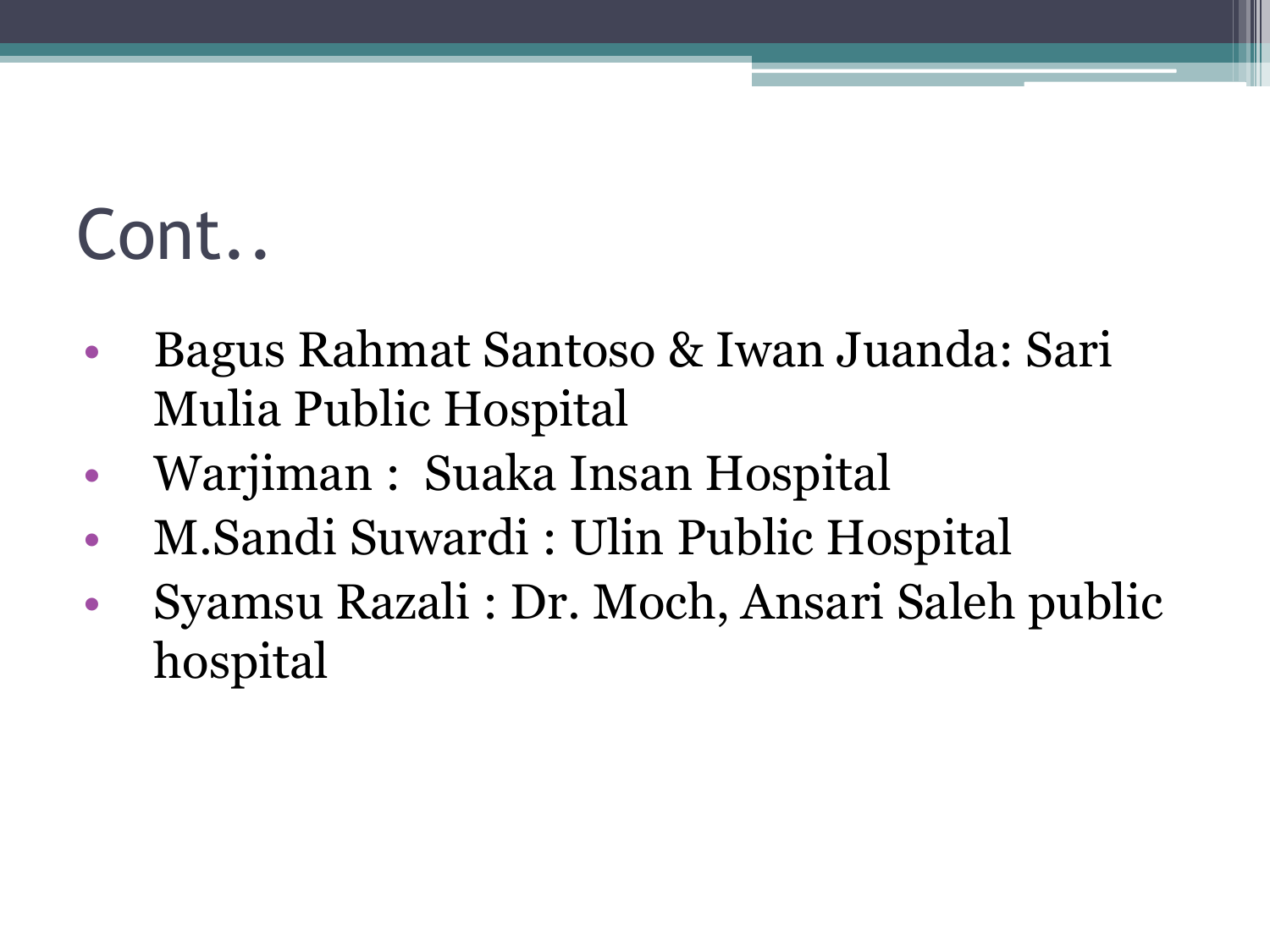### Next Plan for collecting data

- Search the volunters from 3 hospital who not joined into PAROS study in Banjarmasin
- Name of the hospitals are :
	- 1. Islam hospital
	- 2. Bedah Siaga hospital
	- 3. dr.R.Soeharsono hospital (Milittary hospital)